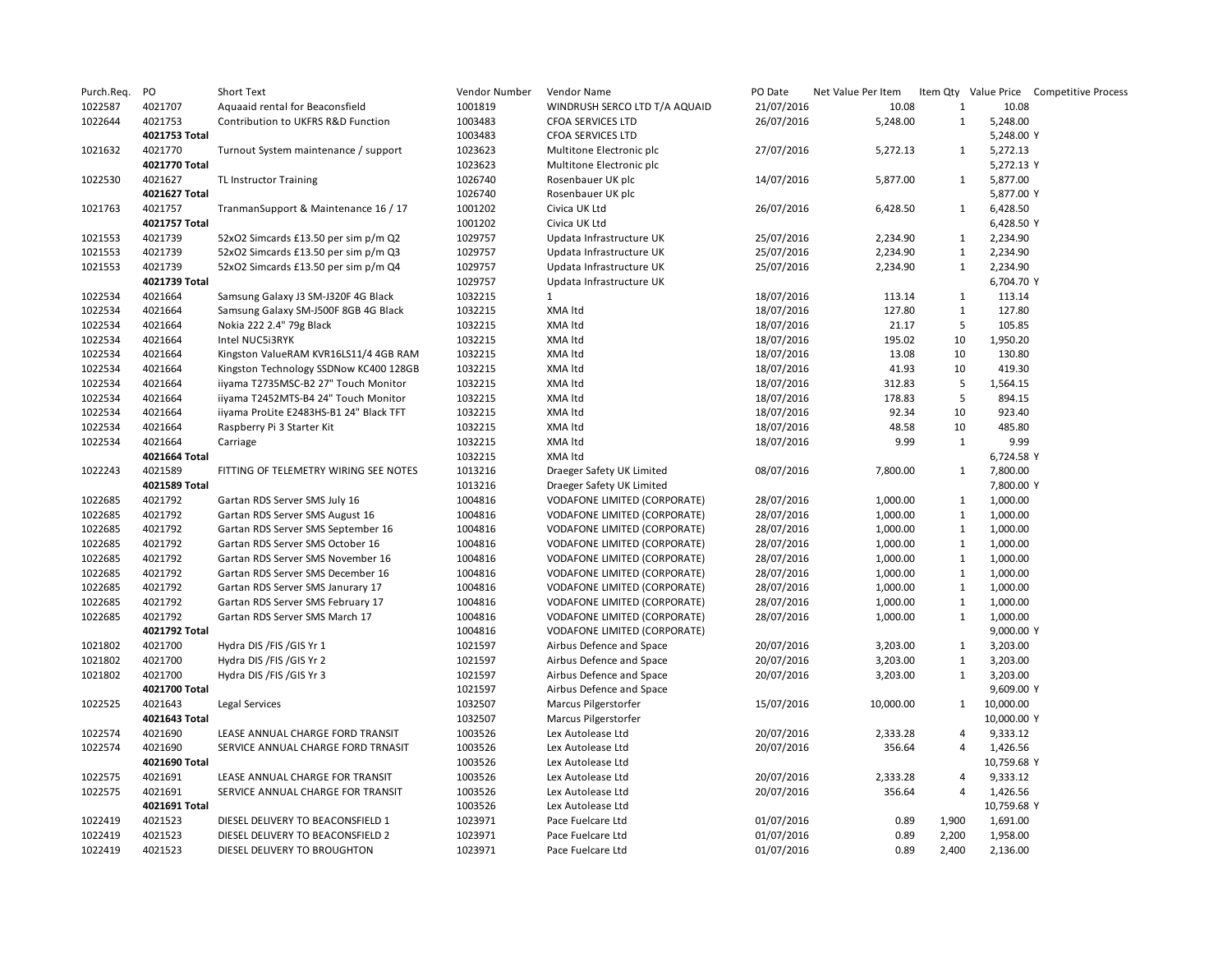| 1022419 | 4021523       | DIESEL DELIVERY TO BUCKINGHAM            | 1023971 | Pace Fuelcare Ltd                     | 01/07/2016 | 0.89      | 2,000          | 1,780.00    |
|---------|---------------|------------------------------------------|---------|---------------------------------------|------------|-----------|----------------|-------------|
| 1022419 | 4021523       | DIESEL DELIVERY TO GREAT HOLM            | 1023971 | Pace Fuelcare Ltd                     | 01/07/2016 | 0.89      | 1,700          | 1,513.00    |
| 1022419 | 4021523       | DIESEL DELIVERY TO HIGH WYCOMBE          | 1023971 | Pace Fuelcare Ltd                     | 01/07/2016 | 0.89      | 2,000          | 1,780.00    |
|         | 4021523 Total |                                          | 1023971 | Pace Fuelcare Ltd                     |            |           |                | 10,858.00 Y |
| 1022613 | 4021714       | Microsoft Surface Pro 4 Core i7 256Gb 8G | 1032215 | XMA Itd                               | 21/07/2016 | 984.26    | 10             | 9,842.60    |
| 1022613 | 4021714       | Microsoft Surface Type Cover 4 Black     | 1032215 | XMA Itd                               | 21/07/2016 | 67.44     | 10             | 674.40      |
| 1022613 | 4021714       | Microsoft Surface Pro 4 Dock             | 1032215 | XMA Itd                               | 21/07/2016 | 101.16    | 10             | 1,011.60    |
| 1022613 | 4021714       | Microsoft Arc Touch BT Mouse             | 1032215 | XMA Itd                               | 21/07/2016 | 31.53     | 10             | 315.30      |
| 1022613 | 4021714       | Carriage                                 | 1032215 | XMA Itd                               | 21/07/2016 | 9.99      | $\mathbf{1}$   | 9.99        |
|         | 4021714 Total |                                          | 1032215 | XMA Itd                               |            |           |                | 11,853.89 Y |
| 1021540 | 4021699       | Vivantio ITSM -SaaS                      | 1028443 | Vivantio Limited                      | 20/07/2016 | 12,818.00 | $\mathbf{1}$   | 12,818.00   |
|         | 4021699 Total |                                          | 1028443 | Vivantio Limited                      |            |           |                | 12,818.00 Y |
| 1021840 | 4021771       | Crash Recovery licence x52               | 1001534 | CLAN TOOLS AND PLANT LTD              | 27/07/2016 | 16,307.00 | $\mathbf{1}$   | 16,307.00   |
|         | 4021771 Total |                                          | 1001534 | CLAN TOOLS AND PLANT LTD              |            |           |                | 16,307.00 Y |
| 1022483 | 4021671       | HAD - EXTERNAL PAINTING WORKS            | 1008376 | JET CONTRUCTION (MK) LTD              | 18/07/2016 | 3,931.00  | $\mathbf{1}$   | 3,931.00    |
| 1022483 | 4021671       | HAD - INTERNAL PAINTING WORKS - PHASE 1  | 1008376 | JET CONTRUCTION (MK) LTD              | 18/07/2016 | 7,960.00  | $\mathbf{1}$   | 7,960.00    |
| 1022483 | 4021671       | HAD - INTERNAL PAINTING WORKS - PHASE 2  | 1008376 | JET CONTRUCTION (MK) LTD              | 18/07/2016 | 7,961.00  | $\mathbf{1}$   | 7,961.00    |
|         | 4021671 Total |                                          | 1008376 | JET CONTRUCTION (MK) LTD              |            |           |                | 19,852.00 Y |
| 1022411 | 4021534       | FRS Cont to National Operation Guidance  | 1003483 | <b>CFOA SERVICES LTD</b>              | 01/07/2016 | 20,000.00 | $\mathbf{1}$   | 20,000.00   |
|         | 4021534 Total |                                          | 1003483 | <b>CFOA SERVICES LTD</b>              |            |           |                | 20,000.00 Y |
| 1022628 | 4021730       | <b>DBS Checks</b>                        | 1007136 | <b>BUCKINGHAMSHIRE COUNTY COUNCIL</b> | 22/07/2016 | 20,000.00 | $\mathbf{1}$   | 20,000.00   |
|         | 4021730 Total |                                          | 1007136 | BUCKINGHAMSHIRE COUNTY COUNCIL        |            |           |                | 20,000.00 Y |
| 1022630 | 4021746       | Class 1A NI Contributions P11D 2014-15   | 1007443 | HM Revenue & Customs                  | 26/07/2016 | 20,393.00 | $\mathbf{1}$   | 20,393.00   |
|         | 4021746 Total |                                          | 1007443 | HM Revenue & Customs                  |            |           |                | 20,393.00 Y |
| 1022615 | 4021708       | ANNUAL LEASE FORD TRANSIT: 16-17         | 1003526 | Lex Autolease Ltd                     | 21/07/2016 | 2,333.28  | $\overline{2}$ | 4,666.56    |
| 1022615 | 4021708       | MAINTENANCE FORD TRANSIT: 16-17          | 1003526 | Lex Autolease Ltd                     | 21/07/2016 | 356.64    | $\overline{2}$ | 713.28      |
| 1022615 | 4021708       | ANNUAL LEASE FORD TRANSIT: 17-18         | 1003526 | Lex Autolease Ltd                     | 21/07/2016 | 2,333.28  | $\overline{2}$ | 4,666.56    |
| 1022615 | 4021708       |                                          | 1003526 |                                       | 21/07/2016 | 356.64    | $\overline{2}$ | 713.28      |
|         |               | MAINTENANCE FORD TRANSIT: 17-18          |         | Lex Autolease Ltd                     |            |           | $\overline{2}$ |             |
| 1022615 | 4021708       | ANNUAL LEASE FORD TRANSIT: 18-19         | 1003526 | Lex Autolease Ltd                     | 21/07/2016 | 2,333.28  |                | 4,666.56    |
| 1022615 | 4021708       | MAINTENANCE FORD TRANSIT: 18-19          | 1003526 | Lex Autolease Ltd                     | 21/07/2016 | 356.64    | $\overline{2}$ | 713.28      |
| 1022615 | 4021708       | ANNUAL LEASE FORD TRANSIT: 19-20         | 1003526 | Lex Autolease Ltd                     | 21/07/2016 | 2,333.28  | $\overline{2}$ | 4,666.56    |
| 1022615 | 4021708       | MAINTENANCE FORD TRANSIT: 19-20          | 1003526 | Lex Autolease Ltd                     | 21/07/2016 | 356.64    | $\overline{2}$ | 713.28      |
|         | 4021708 Total |                                          | 1003526 | Lex Autolease Ltd                     |            |           |                | 21,519.36 Y |
| 1022484 | 4021616       | LOAN TECHNICIAN FOR JUNE 2016            | 1002471 | TRUCKEAST LTD                         | 13/07/2016 | 385.00    | 19             | 7,315.00    |
| 1022484 | 4021616       | LOAN TECHNICIAN FOR JULY 2016            | 1002471 | <b>TRUCKEAST LTD</b>                  | 13/07/2016 | 385.00    | 20             | 7,700.00    |
| 1022484 | 4021616       | LOAN TECHNICIAN FOR AUGUST 2016          | 1002471 | <b>TRUCKEAST LTD</b>                  | 13/07/2016 | 385.00    | 19             | 7,315.00    |
|         | 4021616 Total |                                          | 1002471 | <b>TRUCKEAST LTD</b>                  |            |           |                | 22,330.00 Y |
| 1022662 | 4021768       | FFDP FSC 6 Firefighter Apprentices       | 1001566 | THE FIRE SERVICE COLLEGE LIMITED      | 26/07/2016 | 31,320.00 | 1              | 31,320.00   |
|         | 4021768 Total |                                          | 1001566 | THE FIRE SERVICE COLLEGE LIMITED      |            |           |                | 31,320.00 Y |
| 1022475 | 4021586       | Wireless and Switch upgrade project      | 1029757 | Updata Infrastructure UK              | 07/07/2016 | 38,948.93 | $\mathbf{1}$   | 38,948.93   |
|         | 4021586 Total |                                          | 1029757 | Updata Infrastructure UK              |            |           |                | 38,948.93 Y |
| 1022674 | 4021776       | Professional Services - Billy Allen      | 1004325 | Hays Specialist Recruitment Ltd       | 28/07/2016 | 402.80    | 200            | 80,560.00   |
| 1022674 | 4021776       | Milage                                   | 1004325 | Hays Specialist Recruitment Ltd       | 28/07/2016 | 0.45      | 1,000          | 450.00      |
|         | 4021776 Total |                                          | 1004325 | Hays Specialist Recruitment Ltd       |            |           |                | 81,010.00 Y |
| 1022424 | 4021573       | <b>BMKFRS FFDP 2016</b>                  | 1001566 | THE FIRE SERVICE COLLEGE LIMITED      | 07/07/2016 | 83,520.00 | $\mathbf{1}$   | 83,520.00   |
|         | 4021573 Total |                                          | 1001566 | THE FIRE SERVICE COLLEGE LIMITED      |            |           |                | 83,520.00 Y |
| 1022626 | 4021711       | POD Apprentice July 2016                 | 1035441 | <b>Encompass Select limited</b>       | 21/07/2016 | 1,283.17  | $\mathbf{1}$   | 1,283.17    |
| 1022626 | 4021711       | Workshop Apprentice July 2016            | 1035441 | <b>Encompass Select limited</b>       | 21/07/2016 | 1,283.17  | $\mathbf{1}$   | 1,283.17    |
| 1022626 | 4021711       | Management Fee July 2016                 | 1035441 | <b>Encompass Select limited</b>       | 21/07/2016 | 254.08    | $\mathbf{1}$   | 254.08      |
| 1022626 | 4021711       | POD Apprentice Aug - March 2017          | 1035441 | <b>Encompass Select limited</b>       | 21/07/2016 | 1,223.95  | 8              | 9,791.60    |
| 1022626 | 4021711       | Workshop Apprentice Aug - Mar 2017       | 1035441 | <b>Encompass Select limited</b>       | 21/07/2016 | 1,223.95  | 8              | 9,791.60    |
| 1022626 | 4021711       | Ff Apprentice Aug 2016                   | 1035441 | <b>Encompass Select limited</b>       | 21/07/2016 | 870.24    | 22             | 19,145.28   |
| 1022626 | 4021711       | H & S Apprentice Aug 2016                | 1035441 | <b>Encompass Select limited</b>       | 21/07/2016 | 1,001.04  | $\mathbf{1}$   | 1,001.04    |